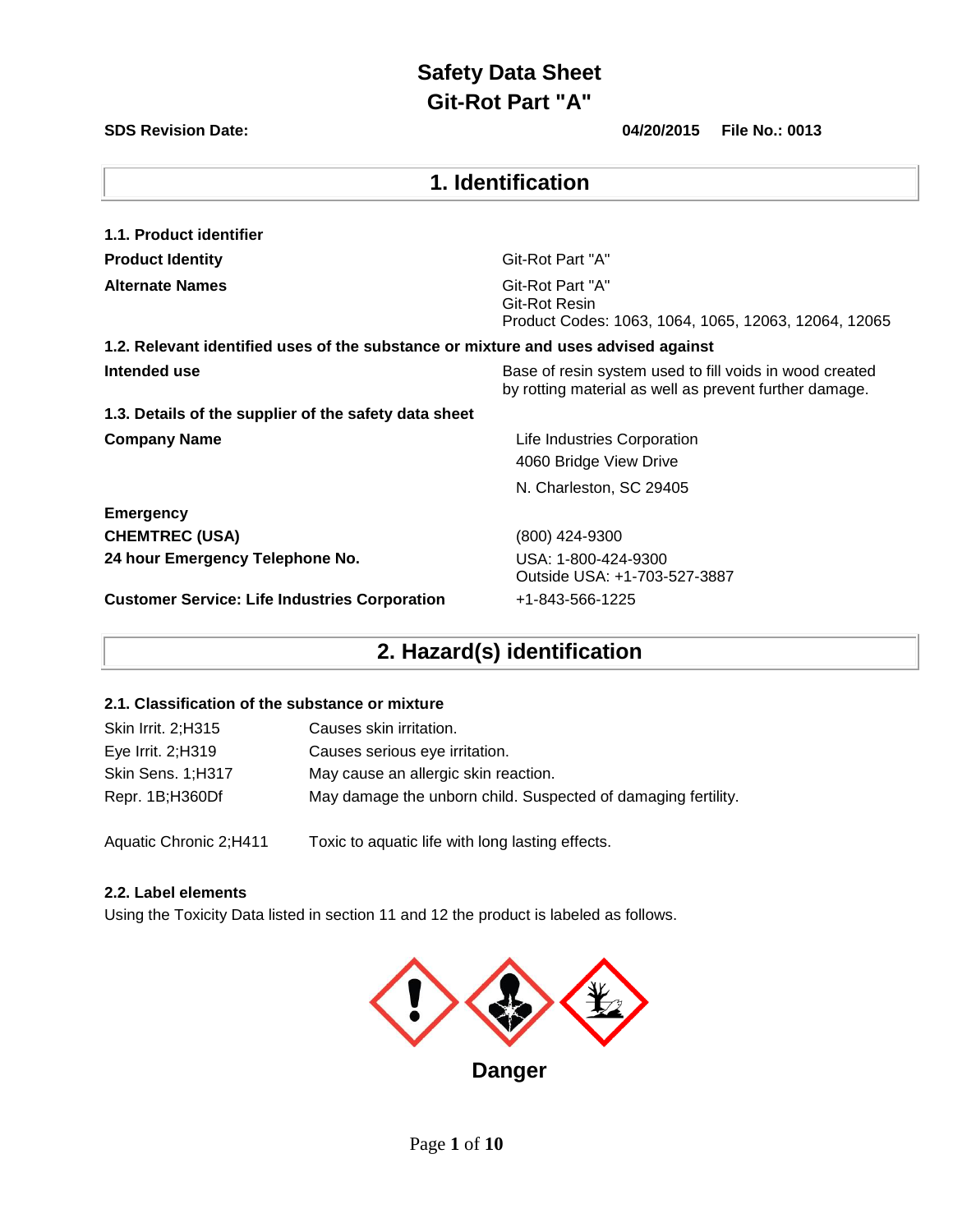**SDS Revision Date: 04/20/2015 File No.: 0013**

H315 Causes skin irritation.

H317 May cause an allergic skin reaction.

H319 Causes serious eye irritation.

H360Df May damage the unborn child. Suspected of damaging fertility.

H411 Toxic to aquatic life with long lasting effects.

### **[Prevention]:**

P201 Obtain special instructions before use.

P202 Do not handle until all safety precautions have been read and understood.

P261 Avoid breathing dust / fume / gas / mist / vapors / spray.

P264 Wash thoroughly after handling.

P272 Contaminated work clothing should not be allowed out of the workplace.

P273 Avoid release to the environment.

P280 Wear protective gloves / eye protection / face protection.

### **[Response]:**

P302+352 IF ON SKIN: Wash with plenty of soap and water.

P305+351+338 IF IN EYES: Rinse continuously with water for several minutes. Remove contact lenses if present and easy to do - continue rinsing.

P308+313 IF exposed or concerned: Get medical advice / attention.

P321 Specific treatment (see information on this label).

P333+313 If skin irritation or a rash occurs: Get medical advice / attention.

P337+313 If eye irritation persists: Get medical advice / attention.

P362 Take off contaminated clothing and wash before reuse.

P363 Wash contaminated clothing before reuse.

P391 Collect spillage.

### **[Storage]:**

P405 Store locked up.

### **[Disposal]:**

P501 Dispose of contents / container in accordance with local / national regulations.

## **3. Composition/information on ingredients**

This product contains the following substances that present a hazard within the meaning of the relevant State and Federal Hazardous Substances regulations.

| <b>Ingredient/Chemical Designations</b>                               | Weight % | <b>GHS Classification</b>                                                                  | <b>Notes</b> |
|-----------------------------------------------------------------------|----------|--------------------------------------------------------------------------------------------|--------------|
| Diglycidyl ether of bisphenol A<br><b>CAS Number:</b><br>0025068-38-6 | 50 - 75  | $Eve$ Irrit. 2; H319<br>Skin Irrit. 2:H315<br>Skin Sens. 1;H317<br>Aquatic Chronic 2; H411 |              |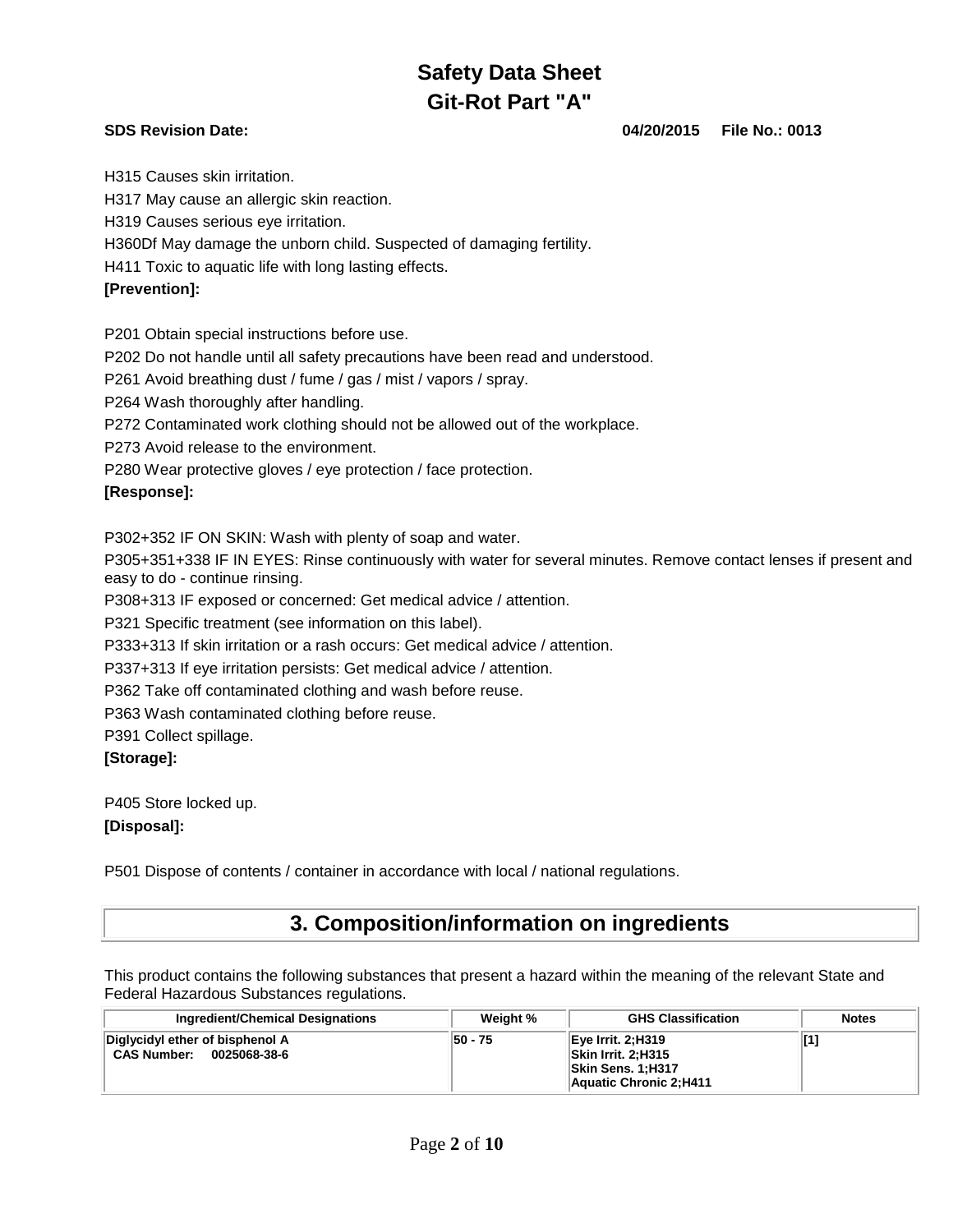#### **SDS Revision Date: 04/20/2015 File No.: 0013**

| Alkyl(C12-C14)glycidyl ether<br><b>CAS Number:</b><br>0068609-97-2 | 25 - 50 | Skin Irrit. 2:H315<br><b>Skin Sens. 1:H317</b> |        |
|--------------------------------------------------------------------|---------|------------------------------------------------|--------|
| Dibutyl phthalate<br><b>CAS Number:</b><br>0000084-74-2            | 10 - 25 | Repr. 1B:H360Df<br>Aquatic Acute 1; H400       | [1][2] |

In accordance with paragraph (i) of §1910.1200, the specific chemical identity and/or exact percentage (concentration) of composition has been withheld as a trade secret.

[1] Substance classified with a health or environmental hazard.

[2] Substance with a workplace exposure limit.

[3] PBT-substance or vPvB-substance.

\*The full texts of the phrases are shown in Section 16.

## **4. First aid measures**

| 4.1. Description of first aid measures |                                                                                                                                                                                                                                           |
|----------------------------------------|-------------------------------------------------------------------------------------------------------------------------------------------------------------------------------------------------------------------------------------------|
| General                                | In all cases of doubt, or when symptoms persist, seek medical attention.<br>Never give anything by mouth to an unconscious person.                                                                                                        |
| <b>Inhalation</b>                      | Remove to fresh air, keep patient warm and at rest. If breathing is irregular or stopped, give<br>artificial respiration. If unconscious place in the recovery position and obtain immediate<br>medical attention. Give nothing by mouth. |
| <b>Eyes</b>                            | Irrigate copiously with clean water for at least 15 minutes, holding the eyelids apart and<br>seek medical attention.                                                                                                                     |
| <b>Skin</b>                            | Remove contaminated clothing. Wash skin thoroughly with soap and water or use a<br>recognized skin cleanser.                                                                                                                              |
| Ingestion                              | If swallowed obtain immediate medical attention. Keep at rest. Do NOT induce vomiting.                                                                                                                                                    |
|                                        | 4.2. Most important symptoms and effects, both acute and delayed                                                                                                                                                                          |
| Overview                               | Eyes: Mild to moderate irritation.                                                                                                                                                                                                        |
|                                        | Skin: Moderate irritation.                                                                                                                                                                                                                |
|                                        | Ingestion: None known.                                                                                                                                                                                                                    |
|                                        | Inhalation: Inhalation hazards are possible at high temperatures:                                                                                                                                                                         |
|                                        | Acute Health Hazards: NA                                                                                                                                                                                                                  |
|                                        | Chronic Health Hazards: No information found.                                                                                                                                                                                             |
|                                        | Medical Conditions Generally Aggravated by Exposure: NA                                                                                                                                                                                   |
|                                        | See section 2 for further details.                                                                                                                                                                                                        |
| <b>Eyes</b><br><b>Skin</b>             | Causes serious eye irritation.<br>May cause an allergic skin reaction. Causes skin irritation.                                                                                                                                            |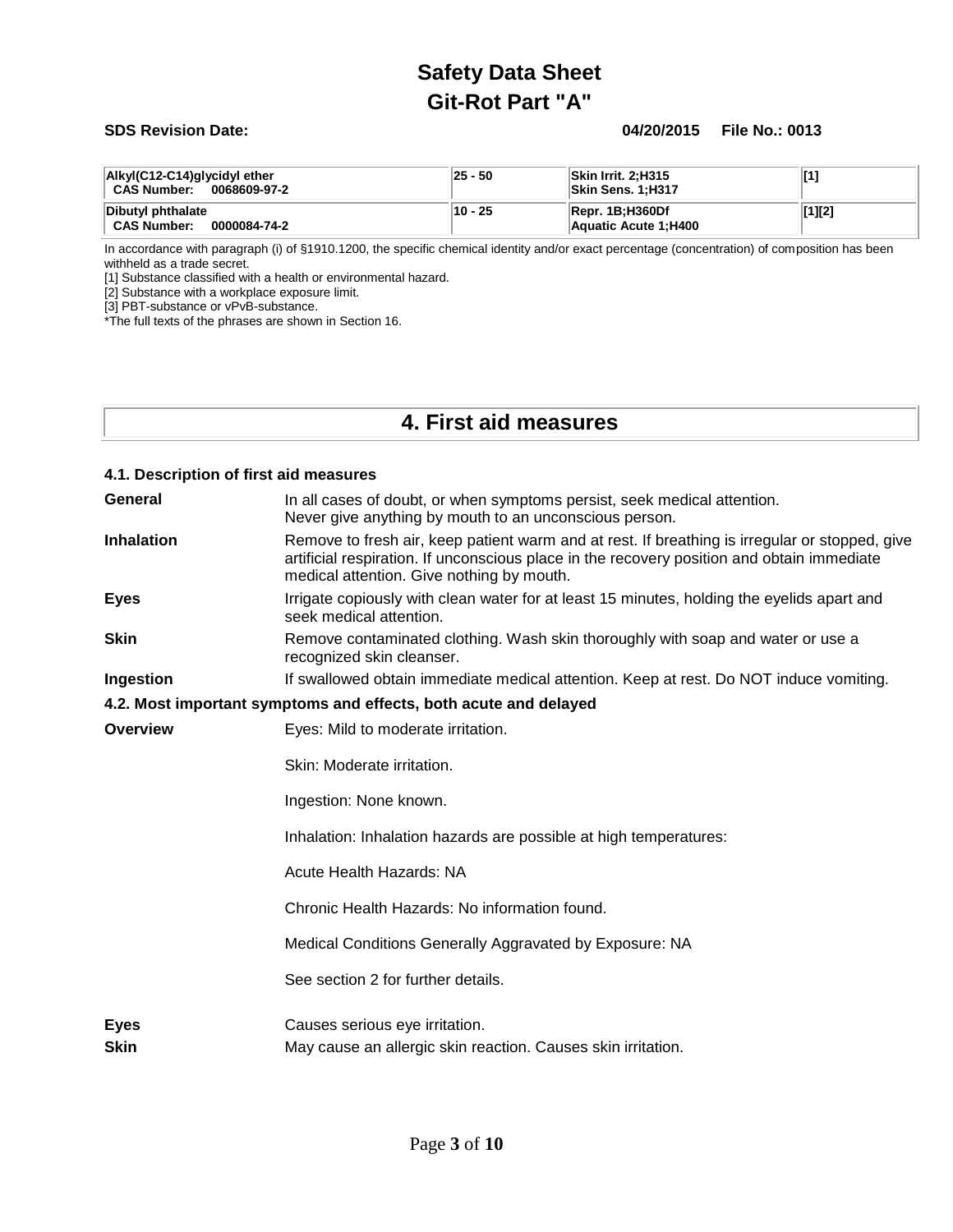**SDS Revision Date: 04/20/2015 File No.: 0013**

## **5. Fire-fighting measures**

#### **5.1. Extinguishing media**

Recommended extinguishing media; alcohol resistant foam,  $CO<sub>2</sub>$ , powder,

#### **5.2. Special hazards arising from the substance or mixture**

Hazardous decomposition: Carbon monoxide, carbon dioxide, aldehydes, and various compounds from incomplete combustion.

Avoid breathing dust / fume / gas / mist / vapors / spray.

#### **5.3. Advice for fire-fighters**

In the event of a fire, wear full protective clothing and NIOSH-approved self-contained breathing apparatus with full facepiece operated in the pressure demand or other positive pressure mode.

Not considered to be an explosion hazard; auto-ignition temperature is 226F (107F).

At higher temperature vapors can cause pressure buildup in sealed containers. Use water to cool containers exposed to fire. Self-contained respirator equipment and full protective clothing required when smoke or fumes are generated. Electrical grounding not recommended.

**ERG Guide No.** 171

## **6. Accidental release measures**

#### **6.1. Personal precautions, protective equipment and emergency procedures**

Put on appropriate personal protective equipment (see section 8).

#### **6.2. Environmental precautions**

Do not allow spills to enter drains or waterways.

Use good personal hygiene practices. Wash hands before eating, drinking, smoking or using toilet. Promptly remove soiled clothing and wash thoroughly before reuse.

#### **6.3. Methods and material for containment and cleaning up**

Confine spill and place in a closed container. Wipe up excess with dry rags and place in a closed container.

## **7. Handling and storage**

### **7.1. Precautions for safe handling**

Avoid contact with skin and eyes by using personal protective equipment.

See section 2 for further details. - [Prevention]:

### **7.2. Conditions for safe storage, including any incompatibilities**

Handle containers carefully to prevent damage and spillage.

Incompatible materials: Strong acids, strong bases. Amines and mercaptains may initiate possible hazardous polymerization.

Product is moisture sensitive (store in a dark, DRY place).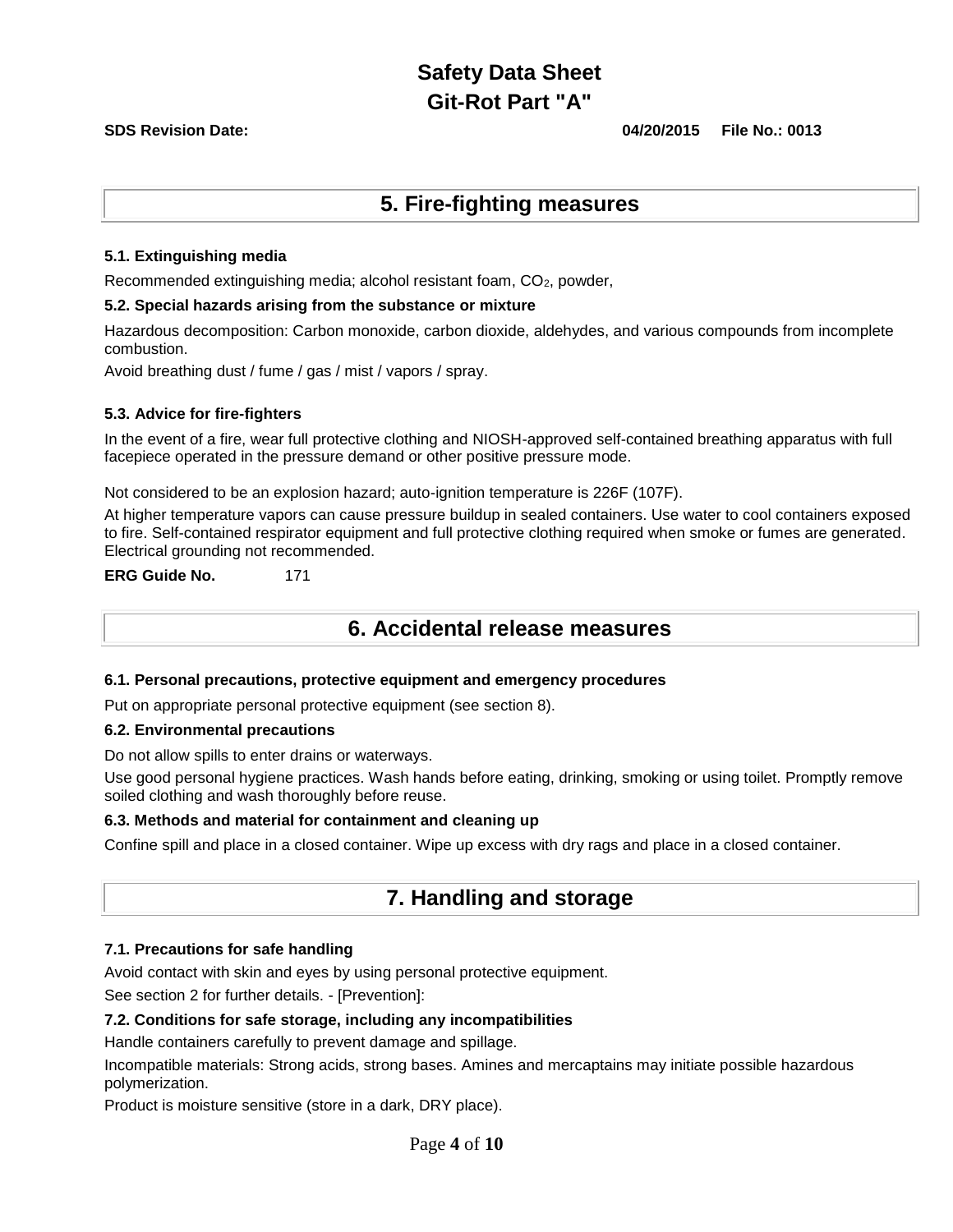**SDS Revision Date: 04/20/2015 File No.: 0013**

See section 2 for further details. - [Storage]:

**7.3. Specific end use(s)**

No data available.

## **8. Exposure controls and personal protection**

### **8.1. Control parameters**

**Exposure** 

| CAS No.      | Ingredient                      | <b>Source</b>        | Value                |
|--------------|---------------------------------|----------------------|----------------------|
| 0000084-74-2 | Dibutyl phthalate               | <b>OSHA</b>          | TWA 5 mg/m3          |
|              |                                 | ACGIH                | TWA: 5 mg/m3R        |
|              |                                 | <b>NIOSH</b>         | TWA 5 mg/m3          |
|              |                                 | Supplier             | No Established Limit |
| 0025068-38-6 | Diglycidyl ether of bisphenol A | <b>OSHA</b>          | No Established Limit |
|              | ACGIH                           | No Established Limit |                      |
|              |                                 | <b>NIOSH</b>         | No Established Limit |
|              |                                 | Supplier             | No Established Limit |
| 0068609-97-2 | Alkyl(C12-C14)glycidyl ether    | <b>OSHA</b>          | No Established Limit |
|              |                                 | ACGIH                | No Established Limit |
|              |                                 | <b>NIOSH</b>         | No Established Limit |
|              |                                 | Supplier             | No Established Limit |

### **Carcinogen Data**

| CAS No.              | Ingredient                      | Source      | Value                                                              |
|----------------------|---------------------------------|-------------|--------------------------------------------------------------------|
| $ 0000084 - 74 - 2 $ | Dibutyl phthalate               | <b>OSHA</b> | Select Carcinogen: No                                              |
|                      |                                 | <b>NTP</b>  | Known: No: Suspected: No                                           |
|                      |                                 | <b>IARC</b> | Group 1: No; Group 2a: No; Group 2b: No; Group 3: No; Group 4: No; |
| 0025068-38-6         | Diglycidyl ether of bisphenol A | <b>OSHA</b> | Select Carcinogen: No                                              |
|                      |                                 | <b>NTP</b>  | Known: No; Suspected: No                                           |
|                      |                                 | <b>IARC</b> | Group 1: No; Group 2a: No; Group 2b: No; Group 3: No; Group 4: No; |
| 0068609-97-2         | Alkyl(C12-C14)glycidyl ether    | <b>OSHA</b> | Select Carcinogen: No                                              |
|                      |                                 | <b>NTP</b>  | Known: No; Suspected: No                                           |
|                      |                                 | <b>IARC</b> | Group 1: No; Group 2a: No; Group 2b: No; Group 3: No; Group 4: No; |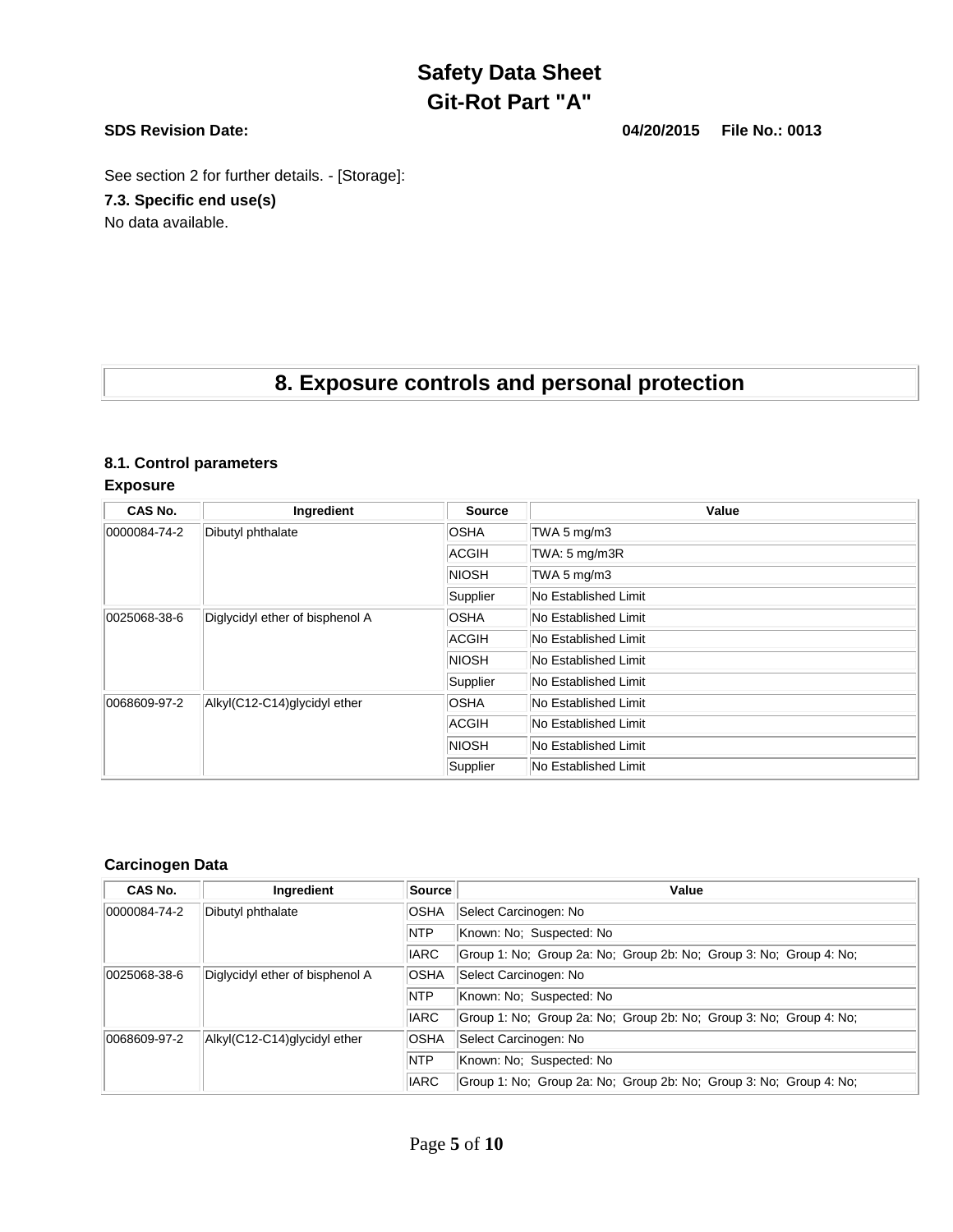**SDS Revision Date: 04/20/2015 File No.: 0013**

| 8.2. Exposure controls      |                                                                                                                                                                                                                                                                                                                                        |
|-----------------------------|----------------------------------------------------------------------------------------------------------------------------------------------------------------------------------------------------------------------------------------------------------------------------------------------------------------------------------------|
| <b>Respiratory</b>          | Not generally required.                                                                                                                                                                                                                                                                                                                |
| <b>Eyes</b>                 | Goggles should be worn.                                                                                                                                                                                                                                                                                                                |
| <b>Skin</b>                 | PVC or rubber gloves.                                                                                                                                                                                                                                                                                                                  |
| <b>Engineering Controls</b> | Provide adequate ventilation. Where reasonably practicable this should be achieved by the<br>use of local exhaust ventilation and good general extraction. If these are not sufficient to<br>maintain concentrations of particulates and any vapor below occupational exposure limits<br>suitable respiratory protection must be worn. |
| <b>Other Work Practices</b> | Use good personal hygiene practices. Wash hands before eating, drinking, smoking or<br>using toilet. Promptly remove soiled clothing and wash thoroughly before reuse.                                                                                                                                                                 |

See section 2 for further details. - [Prevention]:

# **9. Physical and chemical properties**

| Appearance                                      | <b>Clear Viscous Liquid</b>                |
|-------------------------------------------------|--------------------------------------------|
| Odor                                            | Characteristic                             |
| <b>Odor threshold</b>                           | Not Measured                               |
| рH                                              | Not Measured                               |
| Melting point / freezing point                  | Not Measured                               |
| Initial boiling point and boiling range         | 215F / 105C                                |
| <b>Flash Point</b>                              | Not Measured                               |
| Evaporation rate (Ether = $1$ )                 | Not Measured                               |
| <b>Flammability (solid, gas)</b>                | Not Applicable                             |
| Upper/lower flammability or explosive limits    | Lower Explosive Limit: Not Measured        |
|                                                 | <b>Upper Explosive Limit: Not Measured</b> |
| Vapor pressure (Pa)                             | Not Measured                               |
| <b>Vapor Density</b>                            | Not Measured                               |
| <b>Specific Gravity</b>                         | 1.10                                       |
| <b>Solubility in Water</b>                      | Soluble                                    |
| Partition coefficient n-octanol/water (Log Kow) | Not Measured                               |
| <b>Auto-ignition temperature</b>                | Not Measured                               |
| <b>Decomposition temperature</b>                | Not Measured                               |
| <b>Viscosity (cSt)</b>                          | Not Measured                               |
| 9.2. Other information                          |                                            |
| No other relevant information.                  |                                            |

# **10. Stability and reactivity**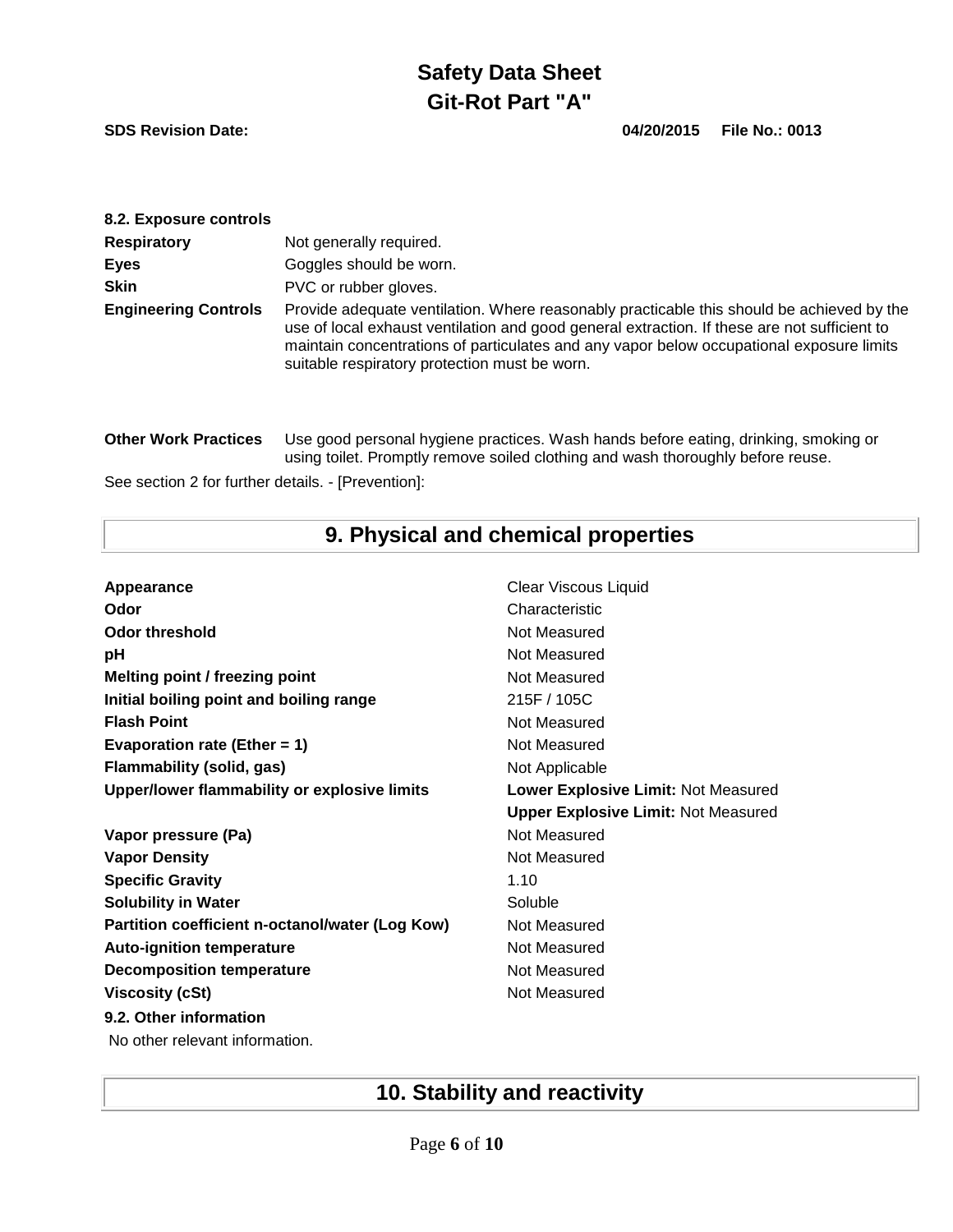#### **SDS Revision Date: 04/20/2015 File No.: 0013**

#### **10.1. Reactivity**

Hazardous polymerization may occur if product is not handled as per instructions.

#### **10.2. Chemical stability**

This product requires another product to react at room temperature. Mix and use product in accordance with directions for safety. Excessive heat and fume generation can occur if improperly handled. Not sensitive to mechanical impact.

#### **10.3. Possibility of hazardous reactions**

No data available.

#### **10.4. Conditions to avoid**

Highly basic compounds can cause irreversible polymerization. Strong oxidizers should be avoided.

#### **10.5. Incompatible materials**

Strong acids, strong bases. Amines and mercaptains may initiate possible hazardous polymerization.

#### **10.6. Hazardous decomposition products**

Carbon monoxide, carbon dioxide, aldehydes, and various compounds from incomplete combustion.

## **11. Toxicological information**

#### **Acute toxicity**

Based on the properties of the epoxy constituents and considering toxicological data on similar preparations this preparation may be an irritant and a skin and respiratory sensitiser. Low molecular weight epoxy constituents are irritating to eyes, mucous membranes and skin. Repeated skin contact may lead to irritation and sensitisation, possibly with cross-sensitisation to other epoxies. Skin contact with the preparation and exposure to spray mist and vapor should be avoided.

| Ingredient                                     | Oral LD50.<br>mg/kg                      | Skin LD50.<br>mg/kg                    | <b>Inhalation</b><br>Vapor LC50,<br>mg/L/4hr | <b>Inhalation</b><br>Dust/Mist LC50.<br>mg/L/4hr | <b>Inhalation</b><br>Gas LC50,<br>ppm |
|------------------------------------------------|------------------------------------------|----------------------------------------|----------------------------------------------|--------------------------------------------------|---------------------------------------|
| Diglycidyl ether of bisphenol A - (25068-38-6) | $> 5,000.00$ , Rat<br>- Category:<br>NA. | 20.000.00.<br>Rabbit -<br>Category: NA | No data<br>available                         | No data<br>available                             | No data<br>available                  |
| Alkyl(C12-C14)glycidyl ether - (68609-97-2)    | No data<br>available                     | No data<br>available                   | No data<br>available                         | No data<br>available                             | No data<br>available                  |
| Dibutyl phthalate - (84-74-2)                  | 8,000.00, Rat -<br>Category: NA          | 20.860.00.<br>Rabbit -<br>Category: NA | No data<br>available                         | No data<br>available                             | No data<br>available                  |

Note: When no route specific LD50 data is available for an acute toxin, the converted acute toxicity point estimate was used in the calculation of the product's ATE (Acute Toxicity Estimate).

| <b>Classification</b> | Category | <b>Hazard Description</b> |
|-----------------------|----------|---------------------------|
| Acute toxicity (oral) | $---$    | Not Applicable            |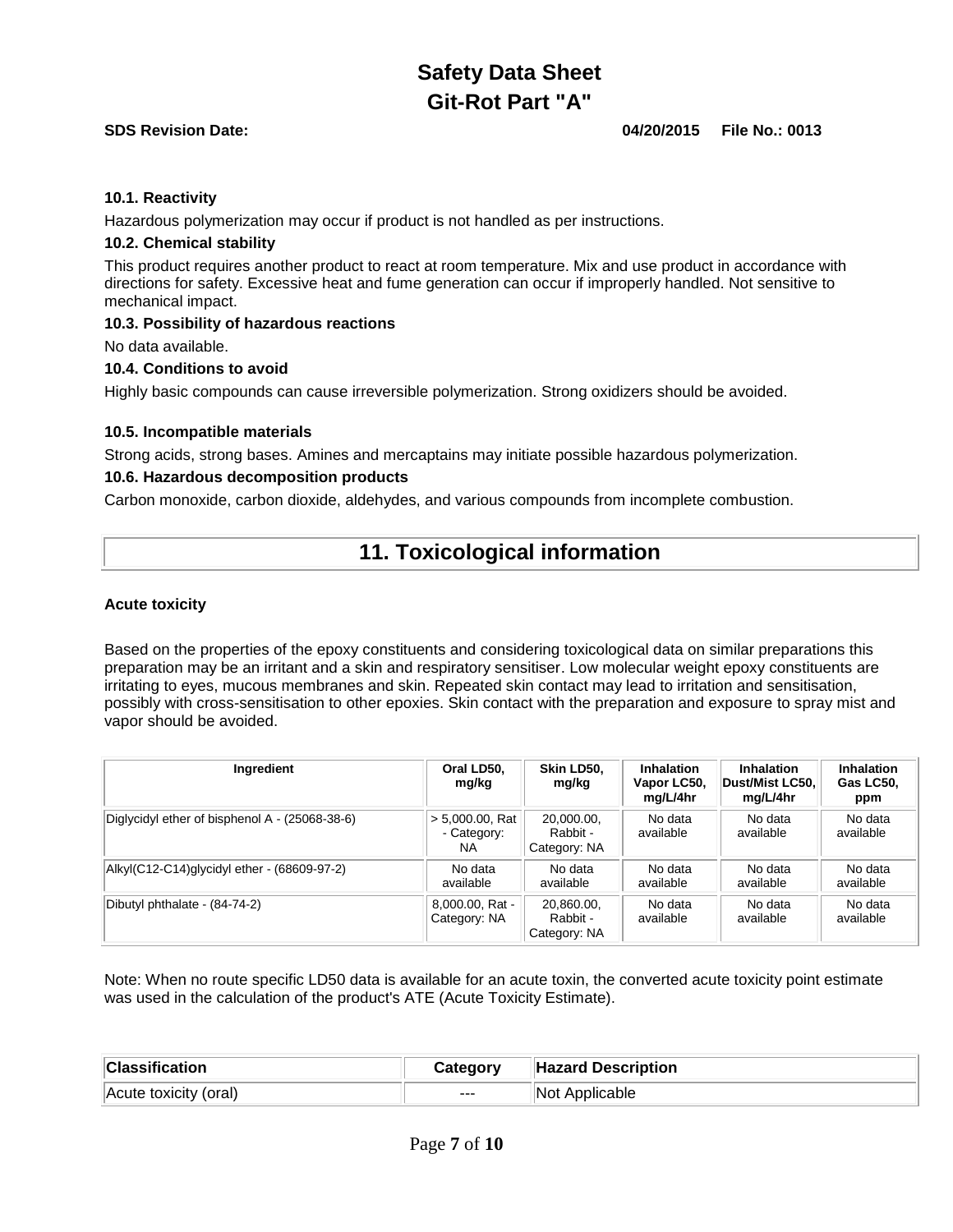### **SDS Revision Date: 04/20/2015 File No.: 0013**

| Acute toxicity (dermal)       |     | Not Applicable                                                   |
|-------------------------------|-----|------------------------------------------------------------------|
| Acute toxicity (inhalation)   |     | Not Applicable                                                   |
| Skin corrosion/irritation     | 2   | Causes skin irritation.                                          |
| Serious eye damage/irritation | 2   | Causes serious eye irritation.                                   |
| Respiratory sensitization     |     | Not Applicable                                                   |
| Skin sensitization            |     | May cause an allergic skin reaction.                             |
| Germ cell mutagenicity        |     | Not Applicable                                                   |
| Carcinogenicity               | --- | Not Applicable                                                   |
| Reproductive toxicity         | 1Β  | May damage the unborn child. Suspected of damaging<br>fertility. |
| STOT-single exposure          |     | Not Applicable                                                   |
| STOT-repeated exposure        |     | Not Applicable                                                   |
| Aspiration hazard             |     | Not Applicable                                                   |

## **12. Ecological information**

#### **12.1. Toxicity**

Toxic to aquatic life with long lasting effects.

No additional information provided for this product. See Section 3 for chemical specific data.

### **Aquatic Ecotoxicity**

| Ingredient                                     | 96 hr LC50 fish,<br>mg/l     | 48 hr EC50 crustacea,<br>mg/l | ErC50 algae,<br>mg/l                |
|------------------------------------------------|------------------------------|-------------------------------|-------------------------------------|
| Diglycidyl ether of bisphenol A - (25068-38-6) | 3.10, Pimephales<br>promelas | 1.40, Daphnia magna           | Not Available                       |
| Alkyl(C12-C14)glycidyl ether - (68609-97-2)    | Not Available                | Not Available                 | Not Available                       |
| Dibutyl phthalate - (84-74-2)                  | 0.48, Lepomis<br>macrochirus | 2.99, Daphnia magna           | 0.21 (96 hr), Scenedesmus<br>acutus |

### **12.2. Persistence and degradability**

There is no data available on the preparation itself.

#### **12.3. Bioaccumulative potential**

Not Measured

#### **12.4. Mobility in soil**

No data available.

### **12.5. Results of PBT and vPvB assessment**

This product contains no PBT/vPvB chemicals.

### **12.6. Other adverse effects**

No data available.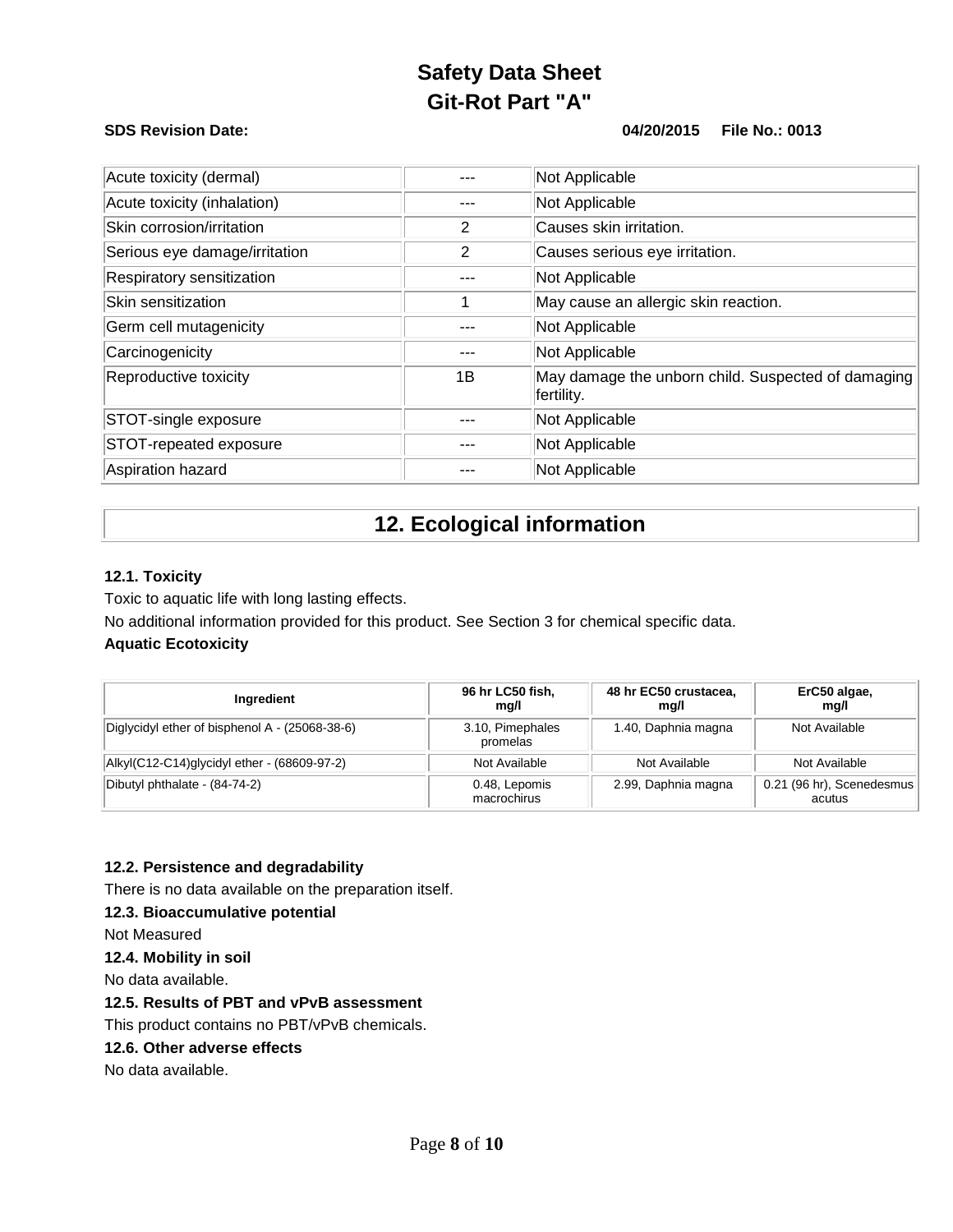#### **SDS Revision Date: 04/20/2015 File No.: 0013**

## **13. Disposal considerations**

#### **13.1. Waste treatment methods**

Observe all federal, state and local regulations when disposing of this substance.

## **14. Transport information**

|                                                  | <b>DOT (Domestic Surface)</b><br><b>Transportation)</b>                                                                                | <b>IMO / IMDG (Ocean</b><br><b>Transportation)</b>            | <b>ICAO/IATA</b>                                                                    |  |  |
|--------------------------------------------------|----------------------------------------------------------------------------------------------------------------------------------------|---------------------------------------------------------------|-------------------------------------------------------------------------------------|--|--|
| <b>14.1. UN</b><br>number                        | UN3082                                                                                                                                 | UN3082                                                        | UN3082                                                                              |  |  |
| <b>14.2. UN</b><br>proper                        | UN3082, Environmentally<br>hazardous substances, liquid,<br>shipping name n.o.s., (DI-N-BUTYL PHTHALATE), N-BUTYL PHTHALATE)<br>9. III | Environmentally hazardous<br>substances, liquid, n.o.s., (DI- | Environmentally hazardous<br>substances, liquid, n.o.s., (DI-<br>N-BUTYL PHTHALATE) |  |  |
| 14.3.<br><b>Transport</b><br>hazard<br>class(es) | <b>DOT Hazard Class: 9</b>                                                                                                             | IMDG: 9<br><b>Sub Class: Not Applicable</b>                   | Air Class: 9                                                                        |  |  |
| 14.4. Packing<br>group                           | Ш                                                                                                                                      | $\mathbf{III}$                                                | Ш                                                                                   |  |  |
| 14.5. Environmental hazards                      |                                                                                                                                        |                                                               |                                                                                     |  |  |
| <b>IMDG</b>                                      | Marine Pollutant: Yes (Diglycidyl ether of bisphenol A)                                                                                |                                                               |                                                                                     |  |  |
| 14.6. Special precautions for user               |                                                                                                                                        |                                                               |                                                                                     |  |  |

No further information

# **15. Regulatory information**

| <b>Regulatory Overview</b>                          | The regulatory data in Section 15 is not intended to be all-inclusive, only selected<br>regulations are represented. |  |  |
|-----------------------------------------------------|----------------------------------------------------------------------------------------------------------------------|--|--|
| <b>Toxic Substance</b><br><b>Control Act (TSCA)</b> | All components of this material are either listed or exempt from listing on the TSCA<br>Inventory.                   |  |  |
| <b>WHMIS Classification</b>                         | D <sub>2</sub> A                                                                                                     |  |  |
| <b>US EPA Tier II Hazards</b>                       | Fire: No                                                                                                             |  |  |

**Sudden Release of Pressure:** No

**Reactive:** No

**Immediate (Acute):** Yes

**Delayed (Chronic):** No

#### **EPCRA 311/312 Chemicals and RQs (lbs):**

Dibutyl phthalate ( 10.00)

**EPCRA 302 Extremely Hazardous:**

To the best of our knowledge, there are no chemicals at levels which require reporting under this statute.